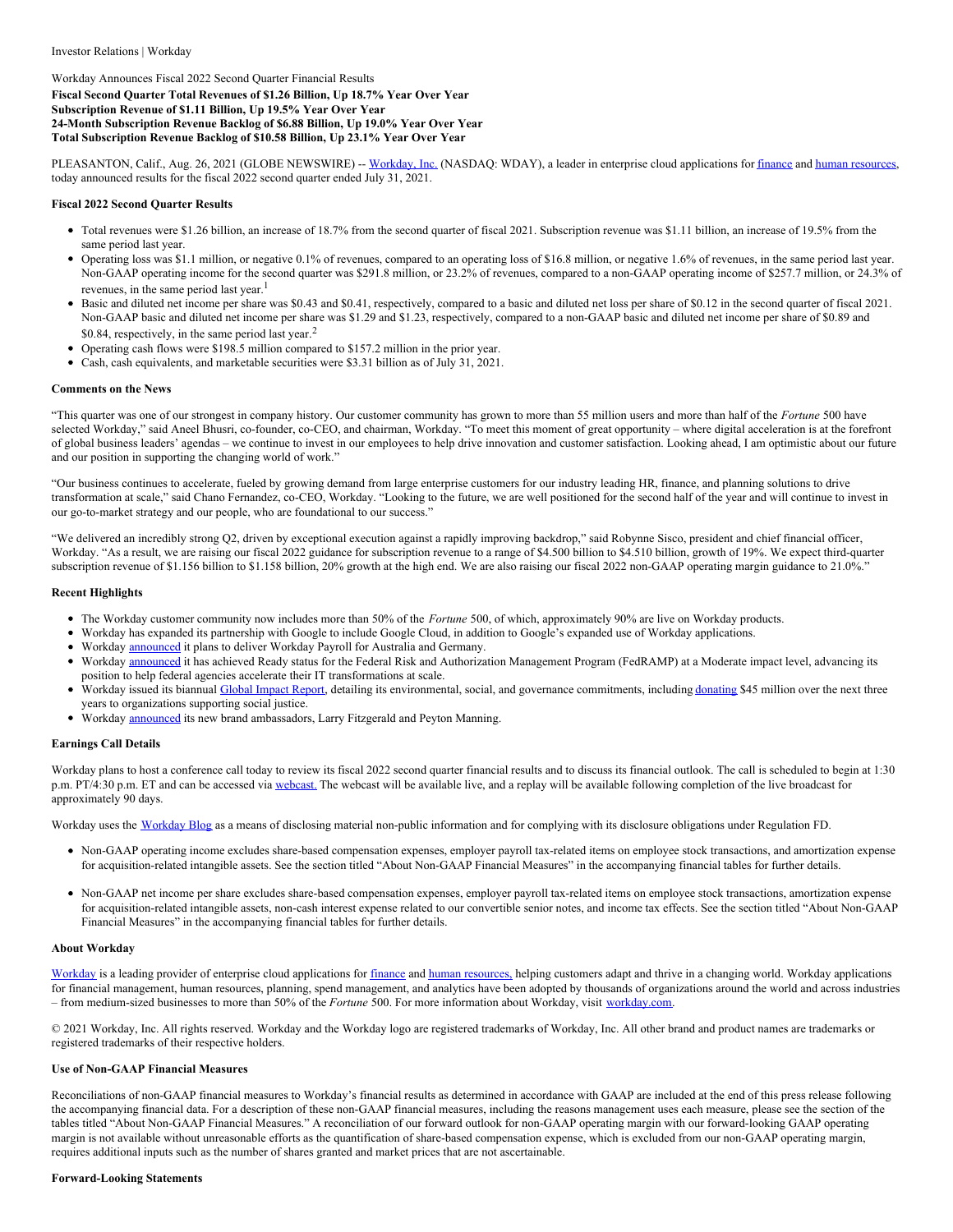This press release contains forward-looking statements including, among other things, statements regarding Workday's full-year fiscal 2022 subscription revenue and non-GAAP operating margin, third-quarter subscription revenue, growth, innovation, opportunities, customer demand and momentum, acceleration potential, and investments. These forward-looking statements are based only on currently available information and our current beliefs, expectations, and assumptions. Because forward-looking statements relate to the future, they are subject to risks, uncertainties, assumptions, and changes in circumstances that are difficult to predict and many of which are outside of our control. If the risks materialize, assumptions prove incorrect, or we experience unexpected changes in circumstances, actual results could differ materially from the results implied by these forward-looking statements, and therefore you should not rely on any forward-looking statements. Risks include, but are not limited to: (i) the impact of the ongoing COVID-19 pandemic on our business, as well as our customers, prospects, partners, and service providers; (ii) our ability to implement our plans, objectives, and other expectations with respect to our acquired companies; (iii) breaches in our security measures or those of our third-party providers, unauthorized access to our customers' or other users' personal data, or disruptions in our data center or computing infrastructure operations; (iv) service outages, delays in the deployment of our applications, and the failure of our applications to perform properly; (v) our ability to manage our growth effectively; (vi) competitive factors, including pricing pressures, industry consolidation, entry of new competitors and new applications, advancements in technology, and marketing initiatives by our competitors; (vii) the development of the market for enterprise cloud applications and services; (viii) acceptance of our applications and services by customers and individuals, including any new features, enhancements, and modifications, as well as the acceptance of any underlying technology such as machine learning, artificial intelligence, and blockchain; (ix) adverse changes in general economic or market conditions; (x) the regulatory, economic, and political risks associated with our domestic and international operations; (xi) the regulatory risks related to new and evolving technologies such as machine learning, artificial intelligence, and blockchain; (xii) delays or reductions in information technology spending; and (xiii) changes in sales, which may not be immediately reflected in our results due to our subscription model. Further information on these and additional risks that could affect Workday's results is included in our filings with the Securities and Exchange Commission ("SEC"), including our Form 10-Q for the fiscal quarter ended July 31, 2021, and our future reports that we may file with the SEC from time to time, which could cause actual results to vary from expectations. Workday assumes no obligation to, and does not currently intend to, update any such forwardlooking statements after the date of this release.

Any unreleased services, features, or functions referenced in this document, our website, or other press releases or public statements that are not currently available are subject to change at Workday's discretion and may not be delivered as planned or at all. Customers who purchase Workday services should make their purchase decisions based upon services, features, and functions that are currently available.

## **Workday, Inc. Condensed Consolidated Balance Sheets** (in thousands) (unaudited)

|                                                | July 31, 2021 | January 31  |
|------------------------------------------------|---------------|-------------|
| <b>Assets</b>                                  |               |             |
| Current assets:                                |               |             |
| Cash and cash equivalents                      | \$1,087,070   | \$1,384,18  |
| Marketable securities                          | 2,220,888     | 2,151,472   |
| Trade and other receivables, net               | 872,764       | 1,032,484   |
| Deferred costs                                 | 130,105       | 122,764     |
| Prepaid expenses and other current assets      | 150,287       | 111,160     |
| Total current assets                           | 4,461,114     | 4,802,061   |
| Property and equipment, net                    | 1,135,593     | 972,403     |
| Operating lease right-of-use assets            | 275,747       | 414,143     |
| Deferred costs, noncurrent                     | 278,197       | 271,796     |
| Acquisition-related intangible assets, net     | 381,392       | 248,626     |
| Goodwill                                       | 2,362,166     | 1,819,625   |
| Other assets                                   | 219,636       | 189,757     |
| <b>Total assets</b>                            | \$9,113,845   | \$8,718,41  |
| Liabilities and stockholders' equity           |               |             |
| Current liabilities:                           |               |             |
| Accounts payable                               | \$53,082      | \$75,596    |
| Accrued expenses and other current liabilities | 178,857       | 169,266     |
| Accrued compensation                           | 303,738       | 285,061     |
| Unearned revenue                               | 2,454,379     | 2,556,624   |
| Operating lease liabilities                    | 82,075        | 93,000      |
| Debt, current                                  | 1,201,964     | 1,103,101   |
| Total current liabilities                      | 4,274,095     | 4,282,648   |
| Debt, noncurrent                               | 654,633       | 691,913     |
| Unearned revenue, noncurrent                   | 64,210        | 80,111      |
| Operating lease liabilities, noncurrent        | 209,193       | 350,051     |
| Other liabilities                              | 43,724        | 35,854      |
| <b>Total liabilities</b>                       | 5,245,855     | 5,440,577   |
| Stockholders' equity:                          |               |             |
| Common stock                                   | 248           | 242         |
| Additional paid-in capital                     | 6,639,067     | 6,254,936   |
| Treasury stock                                 | (12, 431)     | (12, 384)   |
| Accumulated other comprehensive income (loss)  | (44, 150)     | (54,970)    |
| Accumulated deficit                            | (2,714,744)   | (2,909,990) |
| Total stockholders' equity                     | 3,867,990     | 3,277,834   |
| Total liabilities and stockholders' equity     | \$9,113,845   | \$8,718,41  |

**Workday, Inc. Condensed Consolidated Statements of Operations** (in thousands, except per share data) (unaudited)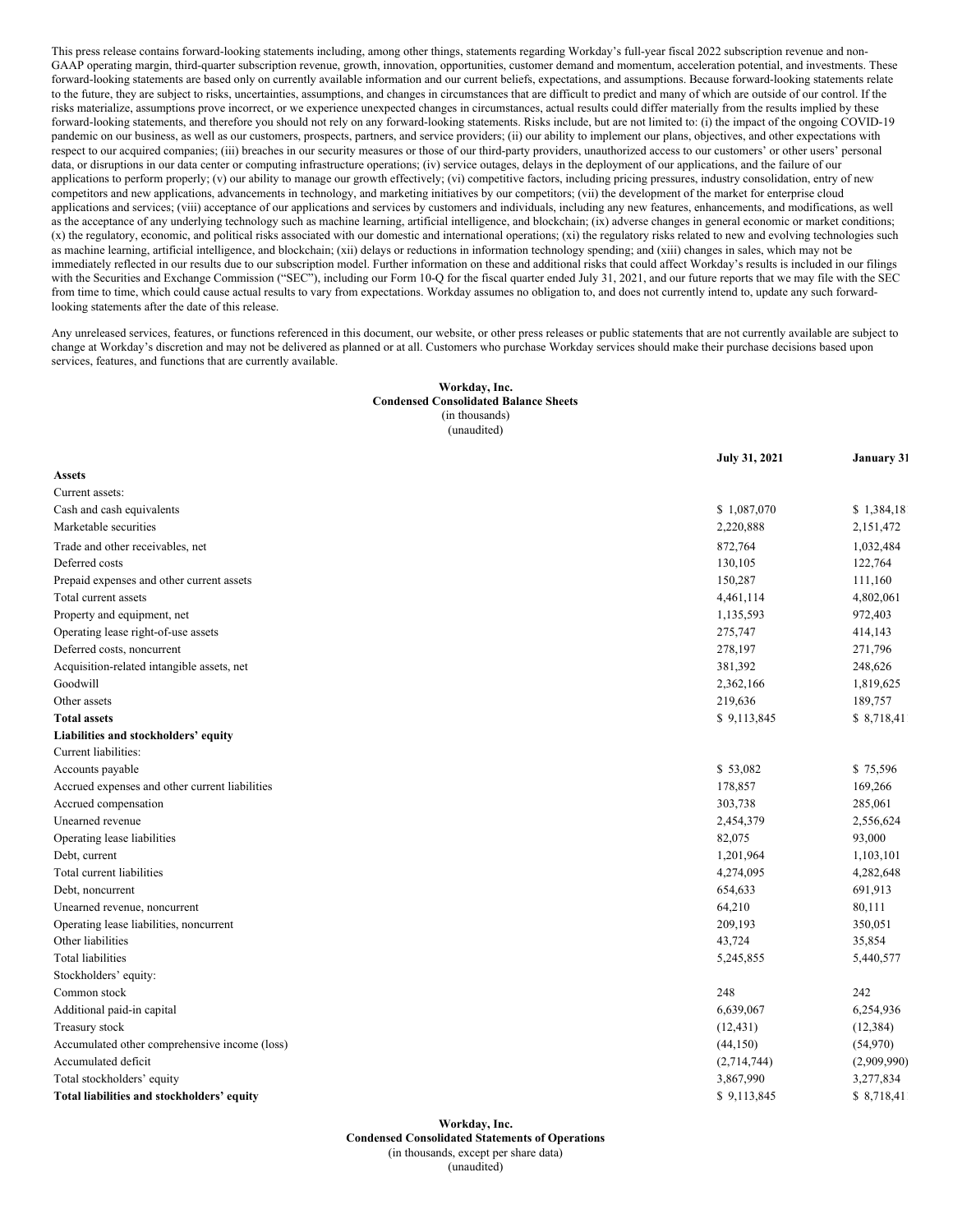|                                                                              | Three Months Ended July 31, |            | Six Months Ended July 31, |           |
|------------------------------------------------------------------------------|-----------------------------|------------|---------------------------|-----------|
|                                                                              | 2021                        | 2020       | 2021                      | 2020      |
| <b>Revenues:</b>                                                             |                             |            |                           |           |
| Subscription services                                                        | \$1,113,454                 | \$931,698  | \$2,145,623               | \$1,813   |
| Professional services                                                        | 146,907                     | 130,269    | 289,771                   | 266,698   |
| Total revenues                                                               | 1,260,361                   | 1,061,967  | 2,435,394                 | 2,080,3.  |
| Costs and expenses $(1)$ :                                                   |                             |            |                           |           |
| Costs of subscription services                                               | 192,738                     | 145,007    | 374,946                   | 290,270   |
| Costs of professional services                                               | 152,783                     | 139,270    | 303,628                   | 299,637   |
| Product development                                                          | 444,251                     | 418,681    | 885,867                   | 862,165   |
| Sales and marketing                                                          | 358,157                     | 276,497    | 684,651                   | 595,054   |
| General and administrative                                                   | 113,552                     | 99,266     | 225,735                   | 194,437   |
| Total costs and expenses                                                     | 1,261,481                   | 1,078,721  | 2,474,827                 | 2,241,56  |
| Operating income (loss)                                                      | (1,120)                     | (16, 754)  | (39, 433)                 | (161, 21) |
| Other income (expense), net                                                  | 102,985                     | (11, 453)  | 93,934                    | (22, 426) |
| Income (loss) before provision for (benefit from) income taxes               | 101,865                     | (28, 207)  | 54,501                    | (183, 63) |
| Provision for (benefit from) income taxes                                    | (3,871)                     | (191)      | (4,713)                   | 2,747     |
| Net income (loss)                                                            | \$105,736                   | \$(28,016) | \$59,214                  | \$(186,   |
| Net income (loss) per share, basic                                           | \$0.43                      | \$ (0.12)  | \$0.24                    | \$ (0.79) |
| Net income (loss) per share, diluted                                         | \$0.41                      | \$ (0.12)  | \$0.23                    | \$ (0.79) |
| Weighted-average shares used to compute net income (loss) per share, basic   | 246,943                     | 236,002    | 245,308                   | 234,483   |
| Weighted-average shares used to compute net income (loss) per share, diluted | 260,016                     | 236,002    | 252,900                   | 234,483   |

(1) Costs and expenses include share-based compensation expenses as follows:

|                                |          | Three Months Ended July 31, |          | Six Months Ended July 31, |  |
|--------------------------------|----------|-----------------------------|----------|---------------------------|--|
|                                | 2021     | 2020                        | 2021     | 2020                      |  |
| Costs of subscription services | \$20.421 | \$14,825                    | \$41.138 | \$28,717                  |  |
| Costs of professional services | 26.534   | 24,552                      | 54,226   | 47,118                    |  |
| Product development            | 129.892  | 128.505                     | 259,754  | 250,527                   |  |
| Sales and marketing            | 52,168   | 49.854                      | 102.476  | 96,804                    |  |
| General and administrative     | 35,704   | 33,500                      | 71.760   | 64.742                    |  |

# **Workday, Inc. Condensed Consolidated Statements of Cash Flows** (in thousands)

(unaudited)

|                                                                                                    |            | Three Months Ended July 31, |             | Six Months Ended July 31, |
|----------------------------------------------------------------------------------------------------|------------|-----------------------------|-------------|---------------------------|
|                                                                                                    | 2021       | 2020                        | 2021        | 2020                      |
| Cash flows from operating activities:                                                              |            |                             |             |                           |
| Net income (loss)                                                                                  | \$105,736  | \$(28,016)                  | \$59,214    | \$(186,                   |
| Adjustments to reconcile net income (loss) to net cash provided by (used in) operating activities: |            |                             |             |                           |
| Depreciation and amortization                                                                      | 85,383     | 73,178                      | 167,846     | 144,692                   |
| Share-based compensation expenses                                                                  | 264,719    | 251,236                     | 529,354     | 487,908                   |
| Amortization of deferred costs                                                                     | 33,748     | 27,349                      | 65,362      | 53,409                    |
| Amortization of debt discount and issuance costs                                                   | 997        | 14,528                      | 1,994       | 29,368                    |
| Non-cash lease expense                                                                             | 21,069     | 19,879                      | 43,299      | 38,248                    |
| (Gains) losses on investments                                                                      | (106, 275) | (1,962)                     | (100, 257)  | 499                       |
| Other                                                                                              | (8,006)    | 14,392                      | (10,627)    | 16,301                    |
| Changes in operating assets and liabilities, net of business combinations:                         |            |                             |             |                           |
| Trade and other receivables, net                                                                   | (227,511)  | (109,316)                   | 164,608     | 181,586                   |
| Deferred costs                                                                                     | (52, 834)  | (41, 841)                   | (79, 104)   | (59, 901)                 |
| Prepaid expenses and other assets                                                                  | (3,531)    | (9,137)                     | (39,097)    | 10,840                    |
| Accounts payable                                                                                   | 8,060      | 9,307                       | 7,890       | (13,075)                  |
| Accrued expenses and other liabilities                                                             | (15,687)   | (39, 837)                   | (26,607)    | (41, 341)                 |
| Unearned revenue                                                                                   | 92,605     | (22, 550)                   | (132, 974)  | (241, 25)                 |
| Net cash provided by (used in) operating activities                                                | 198,473    | 157,210                     | 650,901     | 420,89.                   |
| Cash flows from investing activities:                                                              |            |                             |             |                           |
| Purchases of marketable securities                                                                 | (829,370)  | (602, 546)                  | (1,594,765) | (1,156,                   |
| Maturities of marketable securities                                                                | 771,824    | 473,016                     | 1,629,232   | 854,414                   |
| Sales of marketable securities                                                                     | 14,829     |                             | 27,286      | 5,279                     |
| Owned real estate projects                                                                         | (71)       | (1,764)                     | (171, 494)  | (4,251)                   |
| Capital expenditures, excluding owned real estate projects                                         | (87, 781)  | (66, 555)                   | (157, 577)  | (126, 49)                 |
| Business combinations, net of cash acquired                                                        |            |                             | (679, 220)  |                           |
| Purchases of non-marketable equity and other investments                                           | (12,039)   | (6,350)                     | (57,806)    | (58,600)                  |
| Sales and maturities of non-marketable equity and other investments                                | 3,270      | 1,561                       | 3,295       | 6,199                     |
|                                                                                                    |            |                             |             |                           |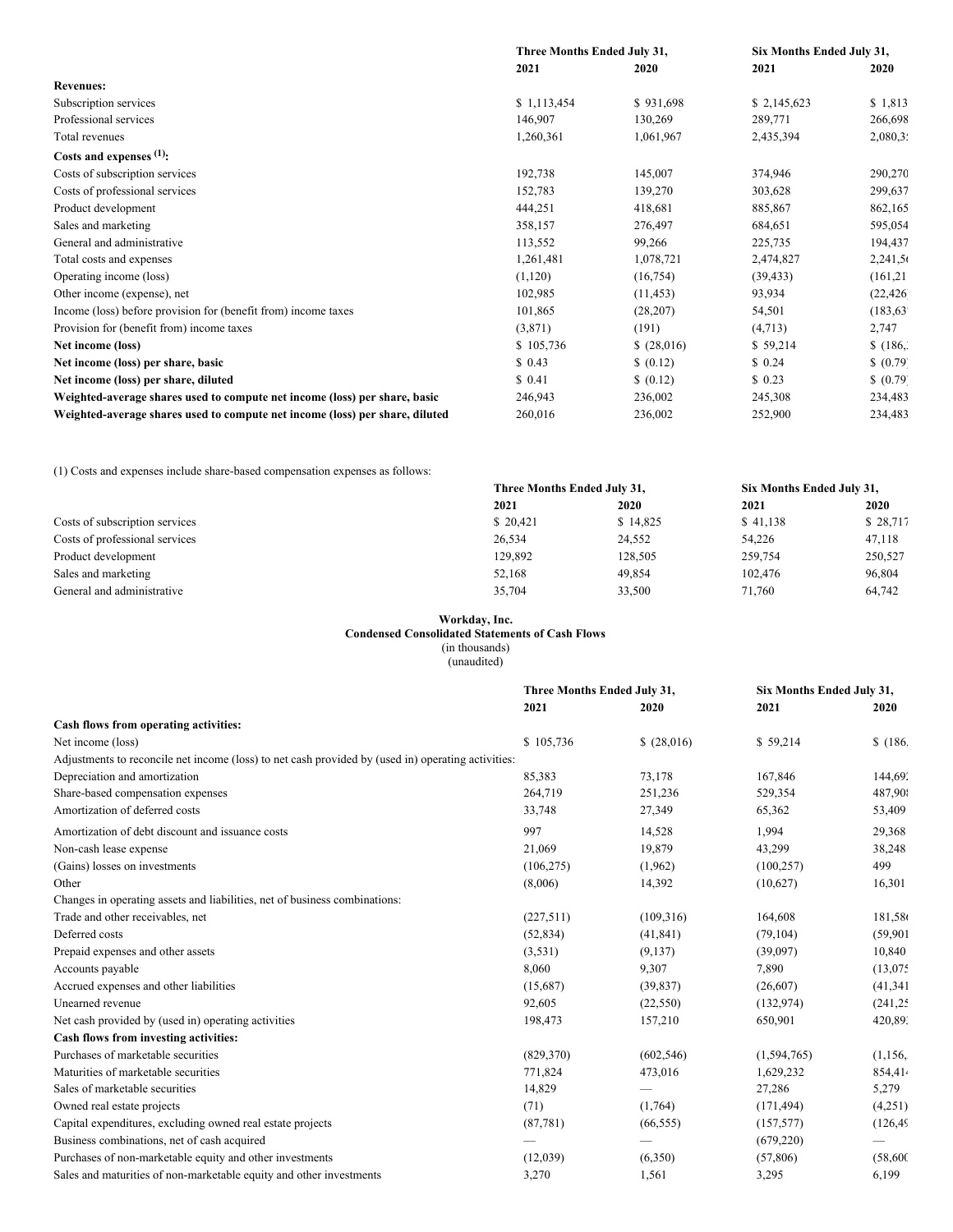| Other                                                                                                       | 6           |             |             |          |
|-------------------------------------------------------------------------------------------------------------|-------------|-------------|-------------|----------|
| Net cash provided by (used in) investing activities                                                         | (139, 332)  | (202, 638)  | (1,001,048) | (479,98) |
| Cash flows from financing activities:                                                                       |             |             |             |          |
| Proceeds from borrowings on Term Loan, net of debt discount and issuance costs                              |             | 250,000     |             | 747,79.  |
| Payments on convertible senior notes                                                                        | (20)        | (249, 945)  | (71)        | (249.94) |
| Payments on Term Loan                                                                                       | (9,375)     |             | (18,750)    |          |
| Proceeds from issuance of common stock from employee equity plans, net of taxes paid for<br>shares withheld | 75,844      | 70,940      | 74,487      | 74,517   |
| Other                                                                                                       | (151)       | (215)       | (376)       | (2,255)  |
| Net cash provided by (used in) financing activities                                                         | 66,298      | 70,780      | 55,290      | 570,11   |
| Effect of exchange rate changes                                                                             | (321)       | 771         | (135)       | 506      |
| Net increase (decrease) in cash, cash equivalents, and restricted cash                                      | 125,118     | 26,123      | (294,992)   | 511,52:  |
| Cash, cash equivalents, and restricted cash at the beginning of period                                      | 967,811     | 1,220,123   | 1,387,921   | 734.72   |
| Cash, cash equivalents, and restricted cash at the end of period                                            | \$1.092.929 | \$1.246,246 | \$1.092.929 | \$1,24   |

# **Workday, Inc.**

**Reconciliation of GAAP to Non-GAAP Data**

Three Months Ended July 31, 2021

(in thousands, except percentages and per share data)  $(u$ 

| inaudited) |  |
|------------|--|
|            |  |
|            |  |
|            |  |

|                                                                | <b>GAAP</b> | <b>Share-Based</b><br>Compensation<br><b>Expenses</b> | <b>Other Operating</b><br>Expenses <sup>(2)</sup> | <b>Income Tax</b><br>Effects $(3)$ | $Non-G$  |
|----------------------------------------------------------------|-------------|-------------------------------------------------------|---------------------------------------------------|------------------------------------|----------|
| Costs and expenses:                                            |             |                                                       |                                                   |                                    |          |
| Costs of subscription services                                 | \$192,738   | (20, 421)                                             | \$(13,132)                                        | $s -$                              | $$159$ . |
| Costs of professional services                                 | 152,783     | (26, 534)                                             | (1,215)                                           |                                    | 125,03   |
| Product development                                            | 444,251     | (129, 892)                                            | (3,161)                                           |                                    | 311,19   |
| Sales and marketing                                            | 358,157     | (52, 168)                                             | (9,764)                                           |                                    | 296,22   |
| General and administrative                                     | 113,552     | (35,704)                                              | (933)                                             |                                    | 76,915   |
| Operating income (loss)                                        | (1,120)     | 264,719                                               | 28,205                                            | --                                 | 291,80   |
| Operating margin                                               | $(0.1)\%$   | 21.0%                                                 | 2.3%                                              | $-\%$                              | 23.2%    |
| Other income (expense), net                                    | 102,985     |                                                       |                                                   |                                    | 102,98   |
| Income (loss) before provision for (benefit from) income taxes | 101,865     | 264,719                                               | 28,205                                            |                                    | 394,78   |
| Provision for (benefit from) income taxes                      | (3,871)     |                                                       |                                                   | 78,881                             | 75,010   |
| Net income (loss)                                              | \$105,736   | \$264,719                                             | \$28,205                                          | \$(78,881)                         | \$319.   |
| Net income (loss) per share, basic $(1)$                       | \$0.43      | \$1.07                                                | \$0.11                                            | \$ (0.32)                          | \$1.29   |
| Net income (loss) per share, diluted $(1)$                     | \$0.41      | \$1.02                                                | \$0.11                                            | \$ (0.31)                          | \$1.23   |

- GAAP and non-GAAP net income per share are both calculated based upon 246,943 basic and 260,016 diluted weighted-average shares of common stock. The numerator used to compute GAAP and non-GAAP diluted net income per share was increased by \$1.6 million and \$1.3 million, respectively, for after-tax interest expense on our convertible senior notes in accordance with the if-converted method.
- Other operating expenses include amortization of acquisition-related intangible assets of \$19.8 million and total employer payroll tax-related items on employee stock transactions of \$8.4 million.
- We utilize a fixed long-term projected tax rate in our computation of the non-GAAP income tax provision to provide better consistency across the reporting periods. For fiscal 2022, we determined the projected non-GAAP tax rate to be 19%.

# **Workday, Inc. Reconciliation of GAAP to Non-GAAP Data** Three Months Ended July 31, 2020 (in thousands, except percentages and per share data) (unaudited)

|                                    | <b>GAAP</b> | <b>Share-Based</b><br>Compensation<br><b>Expenses</b> | <b>Other Operating</b><br>Expenses $(2)$ | <b>Amortization of Convertible Senior Notes</b><br><b>Debt Discount and Issuance Costs</b> | <b>Income Tax</b><br>and<br>Dilution Effects <sup>(3)</sup> | Non-  |
|------------------------------------|-------------|-------------------------------------------------------|------------------------------------------|--------------------------------------------------------------------------------------------|-------------------------------------------------------------|-------|
| Costs and expenses:                |             |                                                       |                                          |                                                                                            |                                                             |       |
| Costs of subscription services     | \$145,007   | \$(14,825)                                            | \$ (8,844)                               | S                                                                                          | $s -$                                                       | \$12  |
| Costs of professional services     | 139,270     | (24, 552)                                             | (918)                                    | __                                                                                         |                                                             | 113,  |
| Product development                | 418,681     | (128, 505)                                            | (4, 554)                                 |                                                                                            |                                                             | 285,6 |
| Sales and marketing                | 276,497     | (49, 854)                                             | (7,913)                                  | $\overline{\phantom{a}}$                                                                   | $\overline{\phantom{a}}$                                    | 218.7 |
| General and administrative         | 99,266      | (33,500)                                              | (975)                                    | _                                                                                          |                                                             | 64,79 |
| Operating income (loss)            | (16, 754)   | 251,236                                               | 23,204                                   | _                                                                                          |                                                             | 257,6 |
| Operating margin                   | $(1.6)\%$   | 23.7%                                                 | 2.2%                                     | $-\%$                                                                                      | $-\%$                                                       | 24.3% |
| Other income (expense), net        | (11, 453)   | _                                                     |                                          | 14,418                                                                                     |                                                             | 2,96. |
| Income (loss) before provision for | (28, 207)   | 251,236                                               | 23,204                                   | 14,418                                                                                     |                                                             | 260,t |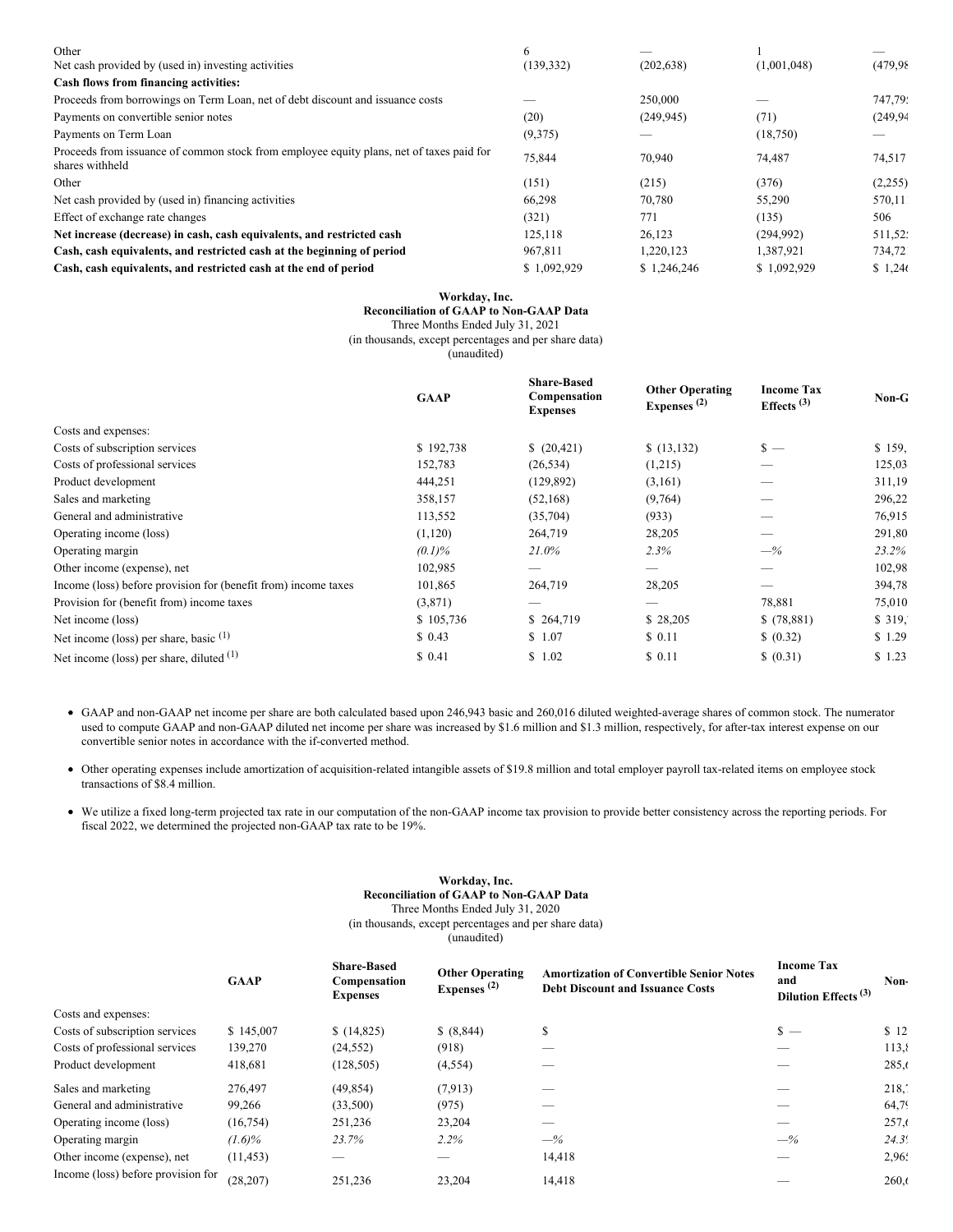| (benefit from) income taxes<br>Provision for (benefit from) income $(191)$<br>taxes |            | _         | $\overline{\phantom{a}}$ | $\overline{\phantom{a}}$ | 49.715      | 49.52    |
|-------------------------------------------------------------------------------------|------------|-----------|--------------------------|--------------------------|-------------|----------|
| Net income (loss)                                                                   | \$(28,016) | \$251,236 | \$23.204                 |                          | \$ (49,715) | \$21     |
| Net income (loss) per share,<br>basic $(1)$                                         | \$(0.12)   | \$1.06    | \$0.10                   |                          | \$ (0.21)   | $$0.\xi$ |
| Net income (loss) per share,<br>diluted $(1)$                                       | \$(0.12)   | \$1.06    | \$0.10                   |                          | \$ (0.26)   | $$0.\xi$ |

GAAP net loss per share is calculated based upon 236,002 basic and diluted weighted-average shares of common stock. Non-GAAP net income per share is calculated based upon 236,002 basic and 252,192 diluted weighted-average shares of common stock.

Other operating expenses include amortization of acquisition-related intangible assets of \$15.7 million and total employer payroll tax-related items on employee stock transactions of \$7.5 million.

We utilize a fixed long-term projected tax rate in our computation of the non-GAAP income tax provision to provide better consistency across the reporting periods. For fiscal 2021, the projected non-GAAP tax rate was 19%. Included in the per share amount is a dilution impact of \$0.05 from the conversion of GAAP basic and diluted net loss per share to non-GAAP diluted net income per share.

#### **Workday, Inc. Reconciliation of GAAP to Non-GAAP Data** Six Months Ended July 31, 2021 (in thousands, except percentages and per share data) (unaudited)

|                                                                | <b>GAAP</b> | <b>Share-Based</b><br>Compensation<br><b>Expenses</b> | <b>Other Operating</b><br>Expenses <sup>(2)</sup> | <b>Income Tax</b><br>and<br>Dilution Effects $(3)$ | Non-G  |
|----------------------------------------------------------------|-------------|-------------------------------------------------------|---------------------------------------------------|----------------------------------------------------|--------|
| Costs and expenses:                                            |             |                                                       |                                                   |                                                    |        |
| Costs of subscription services                                 | \$374,946   | (41, 138)                                             | (27,336)                                          | $s =$                                              | \$306. |
| Costs of professional services                                 | 303,628     | (54, 226)                                             | (8,168)                                           |                                                    | 241,23 |
| Product development                                            | 885,867     | (259, 754)                                            | (22,703)                                          |                                                    | 603,41 |
| Sales and marketing                                            | 684,651     | (102, 476)                                            | (26, 870)                                         |                                                    | 555,30 |
| General and administrative                                     | 225,735     | (71,760)                                              | (5,319)                                           | _                                                  | 148,65 |
| Operating income (loss)                                        | (39, 433)   | 529,354                                               | 90,396                                            |                                                    | 580,31 |
| Operating margin                                               | $(1.6)\%$   | 21.7%                                                 | 3.7%                                              | $-\%$                                              | 23.8%  |
| Other income (expense), net                                    | 93,934      |                                                       |                                                   |                                                    | 93,934 |
| Income (loss) before provision for (benefit from) income taxes | 54,501      | 529,354                                               | 90,396                                            |                                                    | 674,25 |
| Provision for (benefit from) income taxes                      | (4,713)     |                                                       |                                                   | 132,821                                            | 128,10 |
| Net income (loss)                                              | \$59,214    | \$529,354                                             | \$90,396                                          | \$(132,821)                                        | \$546, |
| Net income (loss) per share, basic $(1)$                       | \$0.24      | \$2.16                                                | \$0.37                                            | \$ (0.54)                                          | \$2.23 |
| Net income (loss) per shares, diluted $(1)$                    | \$0.23      | \$2.09                                                | \$0.36                                            | \$ (0.58)                                          | \$2.10 |

- GAAP net income per share is calculated based upon 245,308 basic and 252,900 diluted weighted-average shares of common stock. Non-GAAP net income per share is calculated based upon 245,308 basic and 260,718 diluted weighted-average shares of common stock. The numerator used to compute non-GAAP diluted net income per share was increased by \$2.6 million for after-tax interest expense on our convertible senior notes in accordance with the if-converted method.
- $\bullet$ Other operating expenses include total employer payroll tax-related items on employee stock transactions of \$52.7 million and amortization of acquisition-related intangible assets of \$37.7 million.
- We utilize a fixed long-term projected tax rate in our computation of the non-GAAP income tax provision to provide better consistency across the reporting periods. For fiscal 2022, we determined the projected non-GAAP tax rate to be 19%. Included in the per share amount is a dilution impact of \$0.05 from the conversion of GAAP diluted net income per share to non-GAAP diluted net income per share.

| Workday, Inc.                                         |  |  |  |  |
|-------------------------------------------------------|--|--|--|--|
| <b>Reconciliation of GAAP to Non-GAAP Data</b>        |  |  |  |  |
| Six Months Ended July 31, 2020                        |  |  |  |  |
| (in thousands, except percentages and per share data) |  |  |  |  |
| (unaudited)                                           |  |  |  |  |

|                                | <b>GAAP</b> | <b>Share-Based</b><br>Compensation<br><b>Expenses</b> | <b>Other Operating</b><br>Expenses $(2)$ | <b>Amortization of</b><br>Convertible<br><b>Senior Notes Debt</b><br>Discount and<br><b>Issuance Costs</b> | <b>Income Tax</b><br>and<br><b>Dilution</b><br>Effects $(3)$ | Non- |
|--------------------------------|-------------|-------------------------------------------------------|------------------------------------------|------------------------------------------------------------------------------------------------------------|--------------------------------------------------------------|------|
| Costs and expenses:            |             |                                                       |                                          |                                                                                                            |                                                              |      |
| Costs of subscription services | \$290.270   | \$(28,717)                                            | \$(18, 487)                              | $\overline{\phantom{a}}$                                                                                   | $\mathcal{D} =$                                              | \$24 |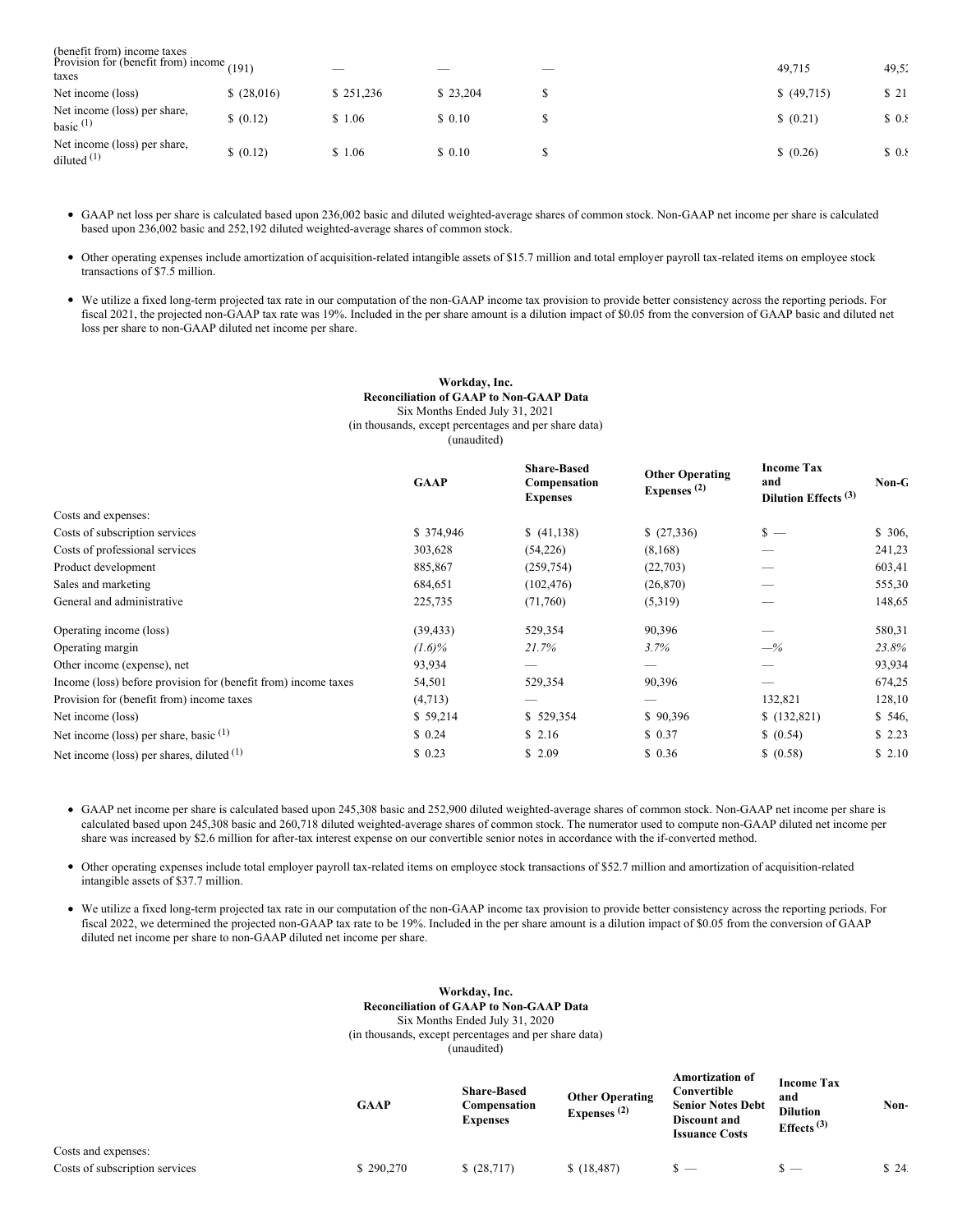| Costs of professional services<br>Product development                    | 299,637      | $(4\bar{2}30, 527)$ | $(4,019)$ <sub>18</sub> |          |            | 343.5 |
|--------------------------------------------------------------------------|--------------|---------------------|-------------------------|----------|------------|-------|
| Sales and marketing                                                      | 595,054      | (96, 804)           | (18, 489)               |          |            | 479.7 |
| General and administrative                                               | 194,437      | (64, 742)           | (3,756)                 |          |            | 125,9 |
| Operating income (loss)                                                  | (161,211)    | 487,908             | 61,455                  |          |            | 388,1 |
| Operating margin                                                         | (7.7)%       | 23.4%               | $3.0\%$                 | $-\%$    | $-\%$      | 18.79 |
| Other income (expense), net                                              | (22, 426)    | __                  |                         | 29.221   | _          | 6.795 |
| Income (loss) before provision for (benefit from) income taxes (183,637) |              | 487,908             | 61,455                  | 29,221   |            | 394.9 |
| Provision for (benefit from) income taxes                                | 2.747        |                     |                         |          | 72.293     | 75,04 |
| Net income (loss)                                                        | \$(186, 384) | \$487,908           | \$61.455                | \$29.221 | \$(72,293) | \$31  |
| Net income (loss) per share, basic $(1)$                                 | (0.79)       | \$2.08              | \$0.26                  | \$0.12   | \$ (0.31)  | \$1.3 |
| Net income (loss) per share, diluted $(1)$                               | (0.79)       | \$2.08              | \$0.26                  | \$0.12   | \$ (0.39)  | \$1.2 |

- GAAP net loss per share is calculated based upon 234,483 basic and diluted weighted-average shares of common stock. Non-GAAP net income per share is calculated based upon 234,483 basic and 250,115 diluted weighted-average shares of common stock.
- Other operating expenses include amortization of acquisition-related intangible assets of \$31.6 million and total employer payroll tax-related items on employee stock transactions of \$29.9 million.
- We utilize a fixed long-term projected tax rate in our computation of the non-GAAP income tax provision to provide better consistency across the reporting periods. For fiscal 2021, the projected non-GAAP tax rate was 19%. Included in the per share amount is a dilution impact of \$0.08 from the conversion of GAAP basic and diluted net loss per share to non-GAAP diluted net income per share.

# **About Non-GAAP Financial Measures**

To provide investors and others with additional information regarding Workday's results, we have disclosed the following non-GAAP financial measures: non-GAAP operating income (loss) and non-GAAP net income (loss) per share. Workday has provided a reconciliation of each non-GAAP financial measure used in this earnings release to the most directly comparable GAAP financial measure. Non-GAAP operating income (loss) differs from GAAP in that it excludes share-based compensation expenses, employer payroll tax-related items on employee stock transactions, and amortization expense for acquisition-related intangible assets. Non-GAAP net income (loss) per share differs from GAAP in that it excludes share-based compensation expenses, employer payroll tax-related items on employee stock transactions, amortization expense for acquisition-related intangible assets, non-cash interest expense related to our convertible senior notes, and income tax effects.

Workday's management uses these non-GAAP financial measures to understand and compare operating results across accounting periods, for internal budgeting and forecasting purposes, for short- and long-term operating plans, and to evaluate Workday's financial performance. Management believes these non-GAAP financial measures reflect Workday's ongoing business in a manner that allows for meaningful period-to-period comparisons and analysis of trends in Workday's business. Management also believes that these non-GAAP financial measures provide useful information to investors and others in understanding and evaluating Workday's operating results and prospects in the same manner as management and in comparing financial results across accounting periods and to those of peer companies.

Management believes excluding the following items from the GAAP Condensed Consolidated Statements of Operations is useful to investors and others in assessing Workday's operating performance due to the following factors:

- *Share-based compensation expenses.* Although share-based compensation is an important aspect of the compensation of our employees and executives, management believes it is useful to exclude share-based compensation expenses to better understand the long-term performance of our core business and to facilitate comparison of our results to those of peer companies. Share-based compensation expenses are determined using a number of factors, including our stock price, volatility, and forfeiture rates, that are beyond our control and generally unrelated to operational decisions and performance in any particular period. Further, share-based compensation expenses are not reflective of the value ultimately received by the grant recipients.
- *Other operating expenses*. Other operating expenses includes employer payroll tax-related items on employee stock transactions and amortization of acquisition-related intangible assets. The amount of employer payroll tax-related items on employee stock transactions is dependent on our stock price and other factors that are beyond our control and do not correlate to the operation of the business. For business combinations, we generally allocate a portion of the purchase price to intangible assets. The amount of the allocation is based on estimates and assumptions made by management and is subject to amortization. The amount of purchase price allocated to intangible assets and the term of its related amortization can vary significantly and are unique to each acquisition and thus we do not believe it is reflective of ongoing operations.
- Amortization of convertible senior notes debt discount and issuance costs. We adopted Accounting Standard Update No. 2020-06, Debt with Conversion and Other Options (Subtopic 470-20) and Derivatives and Hedging—Contracts in Entity's Own Equity (Subtopic 815-40), on February 1, 2021, using a modified retrospective method, under which financial results reported in prior periods were not adjusted. Prior to the adoption, we were required to separately account for liability (debt) and equity (conversion option) components of the convertible senior notes that were issued in private placements in June 2013 and September 2017. Accordingly, for GAAP purposes we were required to recognize the effective interest expense on our convertible senior notes and amortize the issuance costs over the term of the notes. The difference between the effective interest expense and the contractual interest expense, and the amortization expense of issuance costs were excluded from management's assessment of our operating performance because management believed that these non-cash expenses were not indicative of ongoing operating performance. Management believed that the exclusion of the non-cash interest expense provided investors an enhanced view of Workday's operational performance. Upon adoption, we recombined the liability and equity components of our outstanding convertible senior notes, assuming the instrument was accounted for as a single liability from inception to the date of adoption. We similarly recombined the liability and equity components of the issuance costs. Under this new guidance, we will no longer incur interest expense related to the amortization of the debt discount associated with the conversion option and therefore no longer consider this to be a non-GAAP reconciling item.
- *Income tax effects*. We utilize a fixed long-term projected tax rate in our computation of the non-GAAP income tax provision to provide better consistency across the reporting periods. In projecting this long-term non-GAAP tax rate, we utilize a three-year financial projection that excludes the direct impact of share-based compensation and related employer payroll taxes, amortization of acquisition-related intangible assets, and amortization of debt discount and issuance costs. The projected rate considers other factors such as our current operating structure, existing tax positions in various jurisdictions, and key legislation in major jurisdictions where we operate. For fiscal 2022 and 2021, we determined the projected non-GAAP tax rate to be 19%, which reflects currently available information, as well as other factors and assumptions. We will periodically re-evaluate this tax rate, as necessary, for significant events, based on our ongoing analysis of the 2017 U.S. Tax Cuts and Jobs Act, relevant tax law changes, material changes in the forecasted geographic earnings mix, and any significant acquisitions.

The use of non-GAAP operating income (loss) and non-GAAP net income (loss) per share measures have certain limitations as they do not reflect all items of income and expense that affect Workday's operations. Workday compensates for these limitations by reconciling the non-GAAP financial measures to the most comparable GAAP financial measures. These non-GAAP financial measures should be considered in addition to, not as a substitute for or in isolation from, measures prepared in accordance with GAAP. Further, these non-GAAP measures may differ from the non-GAAP information used by other companies, including peer companies, and therefore comparability may be limited. Management encourages investors and others to review Workday's financial information in its entirety and not rely on a single financial measure.